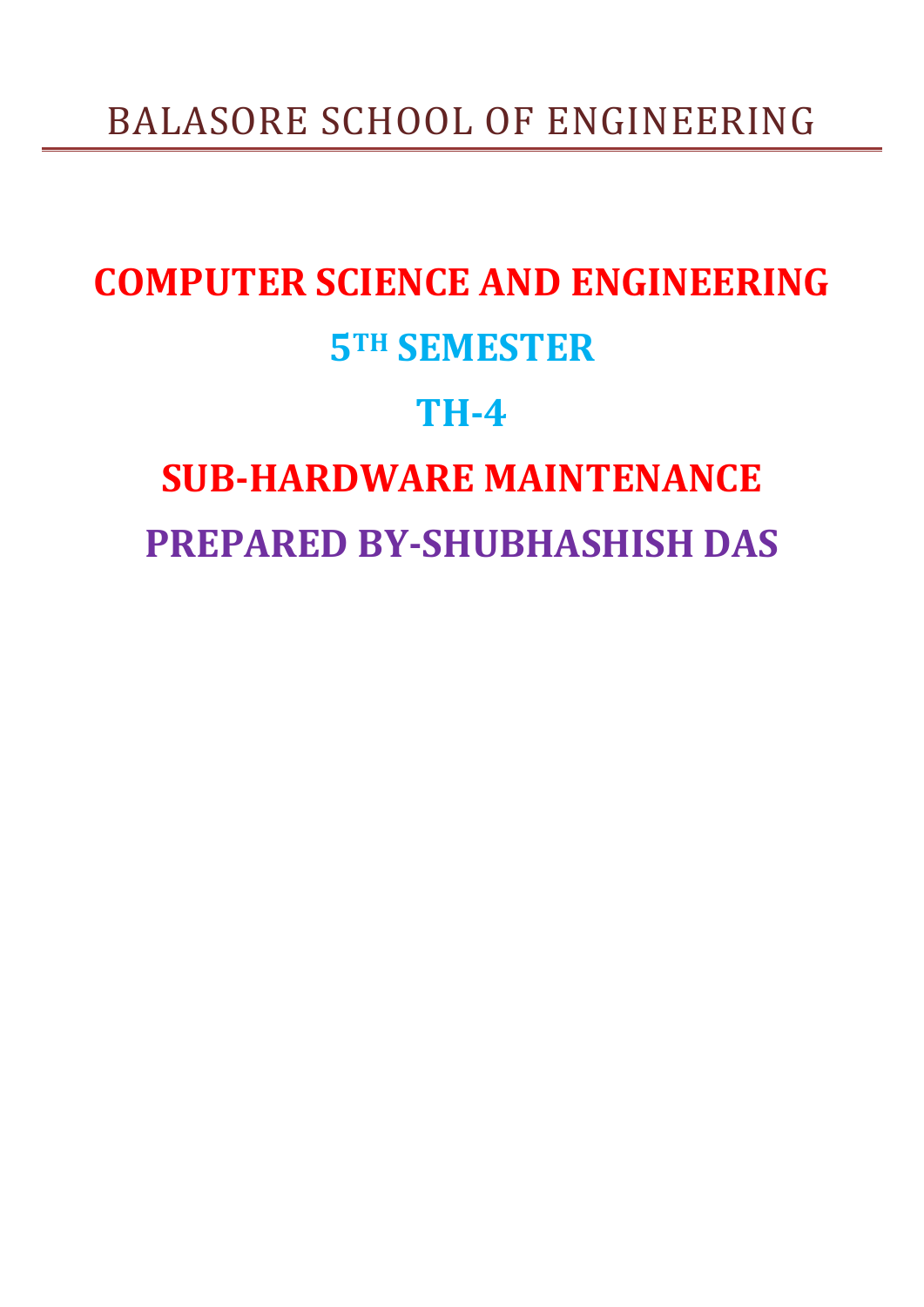# **1.What is the function of SMPS?2017(S-1.A)[2]**

Ans:-SMPS stands for Switch-**Mode**-Power-Supply. They are used in many places in a computer. In a modern computer, there is a SMPS that takes rectified AC **input** from the wall, performs power factor correction and then converts the **output** into one or more lower voltage DC outputs.

# **2.Explain the need for training of staff?[7][2018(1.c)]**

Ans:-Due to the rapid growth of educational institutions there is an endemic shortage of good teachers. A big increase in the output of Masters and PhDs, particularly in Computer Science, is required.

- A large number of faculty positions in the Universities and engineering colleges and even in the IITs are vacant due to the dearth of persons interested in becoming academics. Encouragement in terms of good working conditions and emoluments are needed to attract competent faculty

- R and D spending of the Indian software services companies is relatively low. To go up the value chain IT companies have to innovate and invest in focused research. The reduction of cost of communication gave birth to the —offshore|| software development model. The recent emergence of the —Computing Cloud|| should lead to the next step, namely, providing Software as a Service (SaaS). The rich experience gained in the international market of offering software services should be leveraged to create world class ―service products‖ from India on the ―Cloud.

-They can recruit experience personnel and thus reap the benefit of that experience or they can re-train existing staff in computer techniques. In doing this, a number of factors used to be considered or the advantages and disadvantages of each option. *(a) Recruitment of Experience Personnel Advantages*  (i) Benefit of the experience.

(ii) Little or no computer training required.

Disadvantages:

(i) Demand exceeds supply, therefore high salary levels.

(ii) No knowledge of company perhaps even industry.

(iii) No company loyalties.

(iv) Problem of interaction with existing staff.

(v) Gamble of recruiting an unknown person.

# **3.Discuss regarding different layout factors and their effect?[2016(3.c)][2018(3.c)]**

**Ans:-**Depending on the type of computer centre, certain factors have to be considered when installing computer system. The factors are: a) **Local Support: It** is important to discover the level of support available locally from different manufactures of hardware. In most cases, the availability of such support would be a major factor in preferring a particular make of machine, even if initial cost are higher.

b) **Hardware Security:** Physical security around computer centres and laboratories need to bestepped up because of the activities of looters. Security attention should be given to the computer hardwares because of their small sizes; if the physical security is slack valuable and costly component of the system might be lost. c) **Dust: It** is almost always advisable to provide dust cover on computer equipment when not in use, and in some areas special dust filters may be needed to prevent dust penetrating the casing.

d) **Heat:** Because of the heat been produced by the computer, full air conditioned office is highly imperative. It is advisable to buy portable air condition unit or install cooling fan in micro itself.

e) **Power Supply:** Computers can not function without electricity. Electric generators must be provided at the centre incase of the public power supply failure. In addition, the generator should be supported with power stabilizer and uninterruptible power supply (UPS). Power stabilizer protect the computer the harmful effects of fluctuations while UPS maintain the continuity of power supply in the gap between the switch over public supply to in- house generator or vise – versa.

f) **Humidity:** An unusually assemble of humidity can also be a problem, leading to corrosion of electric contact; it may be advisable to use non- corrodible plugs and socket or to use a contact less keyboard for example.

h) **Workshop:** Basic maintenance facilities will be needed. It is not necessary to be an electronic engineer to do routine maintenance such as disc head alignment, to change board in the computer, or to run the diagnostics programs which will at least help to locate a fault.

i) **Communication Facilities:** These facilities must be provided to provide a link between the main computer centre and its terminals.

j) **Space Requirement:** From 400sq. ft. to several hundred thousand sq. ft; length-to-width ratio should be approximately 2:3; no long, narrow rooms.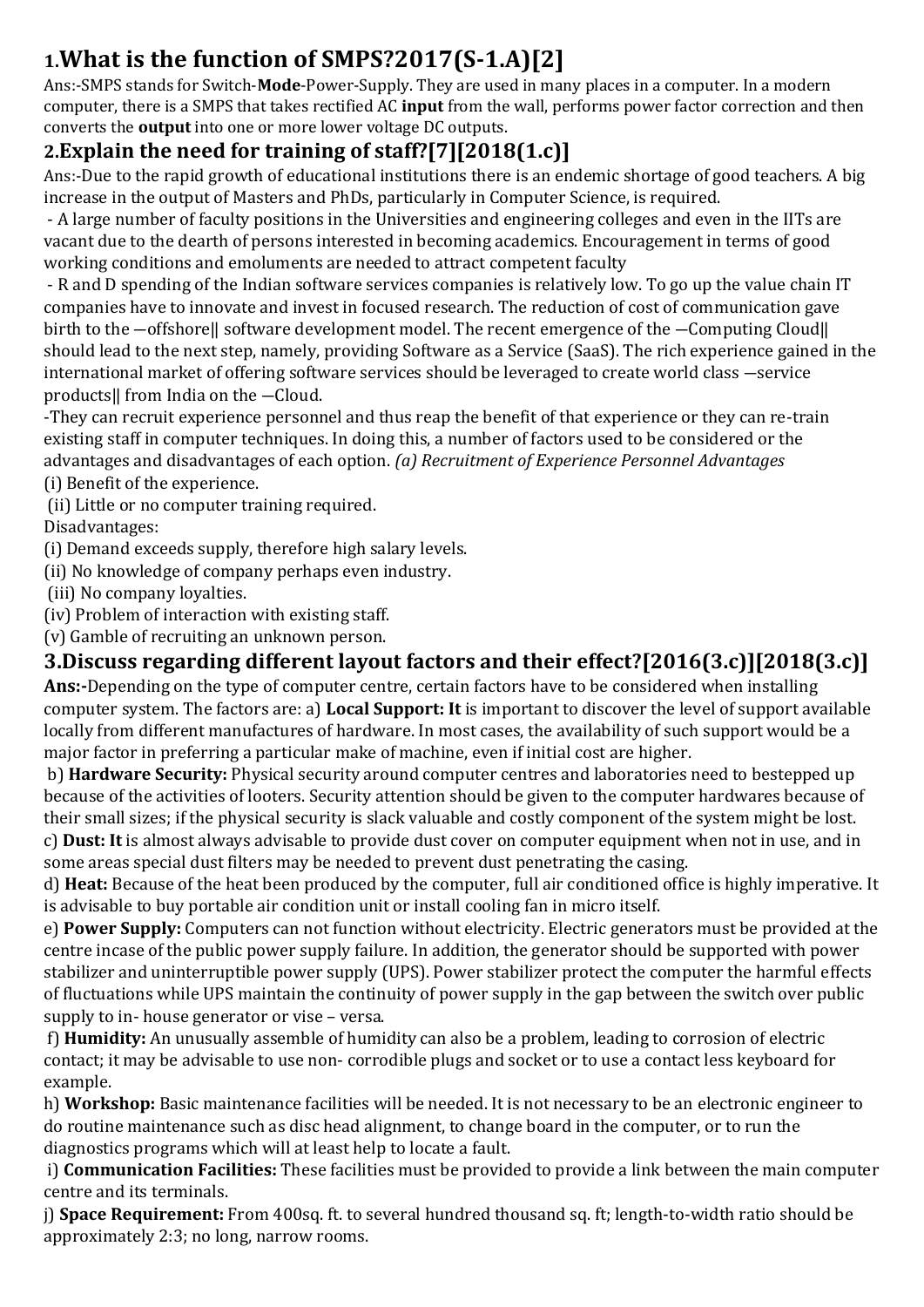k) **Floor loading:** should be sufficient, preferably with a sound-absorbent and antistatic covering. **4.Name two major vendors in computer Hardware and SOFTWARE?[2017(3.b)][2018(2.a)]**

- Computer Associates
- Hewlett-Packard
- $\bullet$  IBM
- Red Hat
- SHARE
- Suse/Novell
- Z-Expo

# **5.what are different standard of expansion unit? Explain in brief?[ 2018(5.b)][2019(s)5.b]**

**Ans:-**Computer components send and receive data between different devices by the use of a **bus**. The design and type of the bus therefore has a crucial effect on how well a computer system will operate. If you have a high speed drive and a fast CPU, but a slow bus, data will be held up and the individual components will not operate at the speed they are capable. Manufacturers have developed standard methods for connecting different devices and for the design of bus technology. This has benefited everyone by allowing the purchase of devices from different manufactures and not having to worry that the devices will talk to each other.

- *MHz* – Think of 33 MHz as miles per hour or speed.

- *Mbps* (Mega bytes processed per second, transfer rate) translates how many cars could travel the highway within a time period of one second. A higher Mbps value represents a faster device.

*Bit Specification*, are the number of lanes on the highway. 16 bit = 16 lanes,  $32 = 32$  lanes etc. the more lanes, the more traffic that can be accommodated.

- *Voltage references,* like 5V or 3.3V, is similar to miles per gallon with the exception that the lower the voltage, the better the gas mileage.

# **6.Explain different components inside the system unit?[2016(4.c)][2018(5.c)],2017,2018(S-NEW)6-C][2019(s)5.c]**

# **Ans:-**

System processors (also called *central processing units* or *CPUs*).

 $\Box$  Motherboards (along with their many constituent devices such as the chipset, system buses and so on).

□ System memory.

 $\Box$  Video cards. (The video card is also part of the video subsystem, but on modern systems so much processing can be "offloaded" from the CPU to the video processor that it can in many ways be considered a core system device.) . The CPU is the component that processes instructions. It receives input from the computer's user, operates applications and the operating system and processes data to provide output. . RAM provides the operating memory for the computer. The more processes a computer needs to run at a single time, the more RAM it needs. Operating processes from RAM is much faster than running them from a disk or hard drive. . A computer's storage permits it to permanently store files and data. The hard drive is a common storage device that varies in capacity.

#### **->Mother Board**

- Motherboard connects directly or indirectly to every part of the computer. The motherboard's main job is to hold the computer's microprocessor chip and let everything else connect to it.

- Everything that runs the computer or enhance its performance is either part of the motherboard or pulgs into via a slot or port.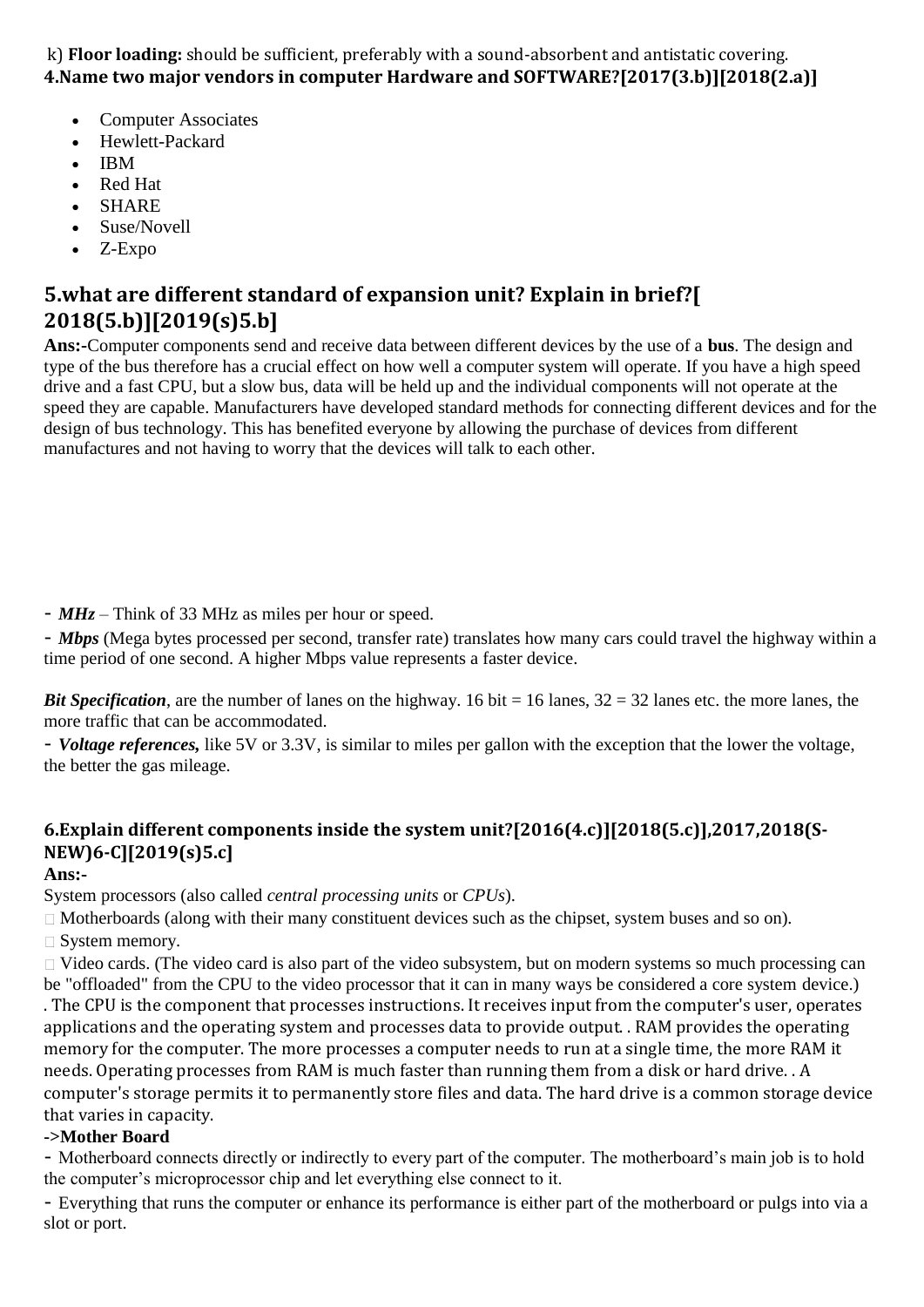- The motherboard is the computer's main circuit board. It's a thin plate that holds the CPU, memory, connectors for the hard drive and optical drives, as well as various external ports and peripherals.

- A port is connected from inside to expansion cards which are plugged into the motherboard and are connected to other components by cables which are long, flat bands that contain electrical wiring. The ports are controlled through the expansion cards.

## **->SMPS (Switched Mode Power Supply) [2018(2.b)] short note,2017,[2019(s)(2.b)]**

**SMPS** stands for switched mode power supply. It is an electronic device in which energy conversion and regulation is provided by power semiconductors that are continuously switching with high frequency between "on" and "off" states. An output parameter (usually output voltage) is controlled by varying duty cycle, frequency or a phase shift of these transitions. The SMPS (Switched Mode Power Supply) is different from a traditional power supplies because it can be used for different voltage inputs (from 80V to 300V AC). If the SMPS has an AC input, then its first job is to convert the input to DC.

## **HDD (Hard disk drive) System Interfaces [2018(4.b)] short note [2019(s)4.b]**

• Hard Drives 2 Types: SCSI and IDE

• The primary interface used to connect a HDD to a PC is typically called IDE (Integrated Drive Electronics). IDE refers to the fact that the interface electronics or controller is built into the drive and not a separate board.

- Technically the correct name for the interface is ATA, many persist in using the IDE designation today.
- The primary purpose of the hard disk controller, or interface, is to transmit and recive data to and from the drive.
- ATA is a 16 bit parallel interface, meaning that 16 bits are transmitted simultaneously down the interface.

• ATA is used to connect not only hard disks, but also CD and DVD drives, high-capacity Super Disk floppy drives and tape drives.

#### **7.What are the types and nature of fault in computer?[2018(6.b)],2016**

**Ans:-**A fault in a computer system affects the normal operation of the computer, i.e, the computer malfunctions. The symptoms of malfunction are almost unlimited and vary with the nature of the fault. The types of symptoms we often come across are listed below:

- A program has given wrong results.
- A program is looping continuously
- The CPU has lost control
- There is a junk display on the CRT
- The HDD is not working
- Opening more than one window causes the system software to hang

#### **8.Explain Hardware BIOS interaction?**

**Ans:-**A computer's Basic **Input Output** System and Complementary Metal-Oxide Semiconductor together handle a rudimentary and essential process: they set up the computer and boot the operating system. The BIOS's primary function is to handle the system setup process including driver loading and operating system booting. **->**The BIOS software has a number of different roles, but its most important role is to **load the operating system**. When you turn on your computer and the microprocessor tries to execute its first instruction, it has to get that instruction from somewhere. It cannot get it from the operatingsystem because the operating system is located on a hard disk, and the microprocessor cannot get to it without some instructions that tell it how. The BIOS provides those **instructions**. Some of the other common tasks that the BIOS performs includes: 1. A power-on self-test (POST) for all of the different hardware components in the system to make sure everything is working properly. 2. Activating other BIOS chips on different cards installed in the computer – e.g. SCSI and graphics cards often have their own BIOS chips. 3. Providing a set of low-level routines that the operating system uses to interface to different hardware devices - it is these routines that give the BIOS its name. They manage things like the keyboard, the screen, and the serial and parallel ports, especially when the computer is booting. 4. Managing a collection of settings for the hard disks, clock, etc.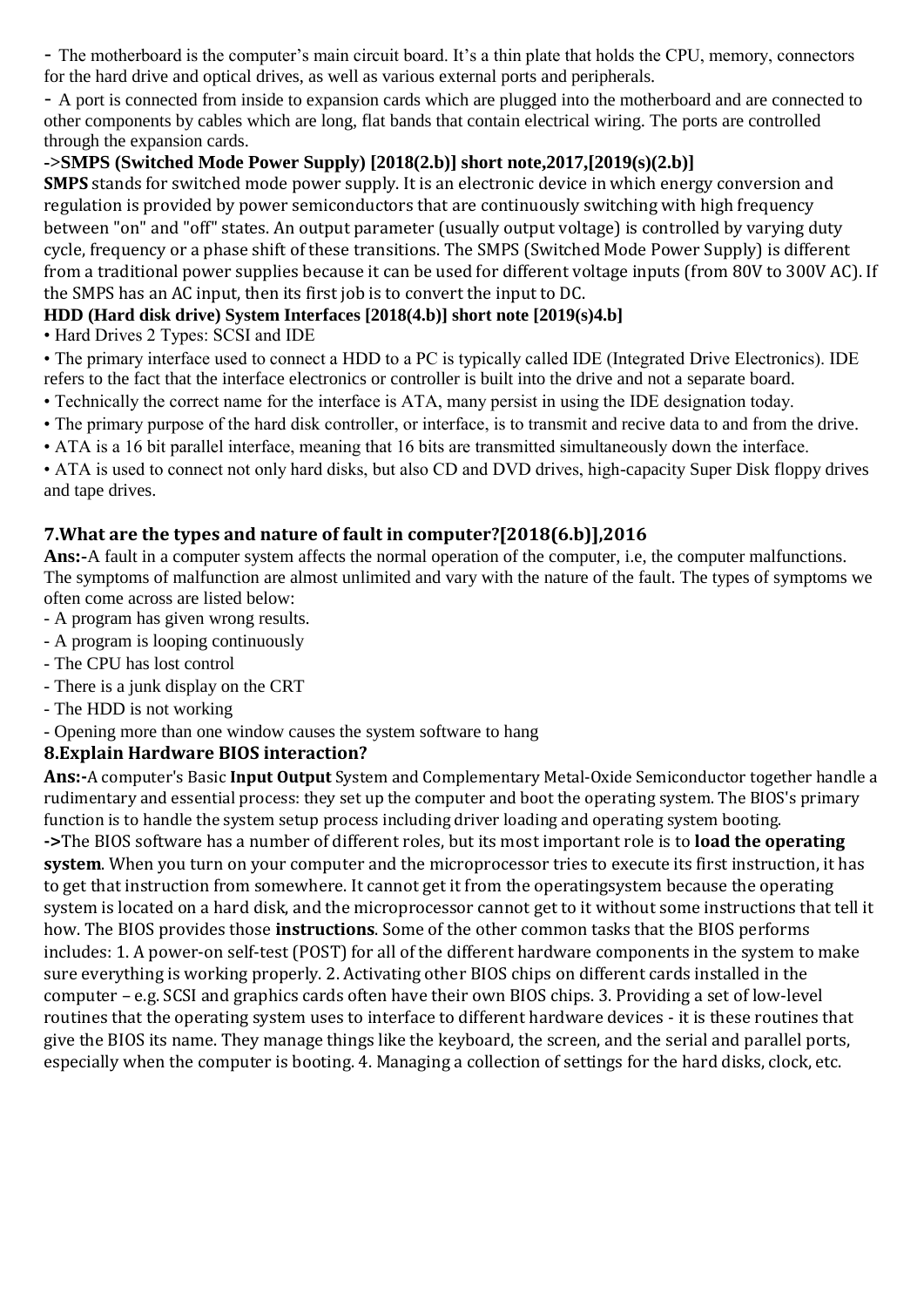

#### **BIOS** Interaction

The **BIOS** (an acronym for **Basic Input/output System** and also known as the **System BIOS**, **ROM BIOS** or **PC BIOS**) is a type of firmware used to perform hardware initialization during the booting process (power-on startup) on IBM PC compatible computers, and to provide runtime services for operating systems and programs. The BIOS firmware is built into personal computers (PCs),

**9.Explain Different types of industries and their computer requirements?2018(S)NEW(2.B),2016 Ans:-**The computer or information technology, or IT industry is the range of businesses involved in designing computer hardware and computer networking infrastructures, developing computer software, manufacturing computer components, and providing information technology (IT) services. The electronic digital computer is the messenger of the Information Age. Just as technologies developed in earlier ages liberated people from physical toil, computers have liberated people from the more tedious kinds of mental toil—and have revolutionized the transfer of information. The banking, insurance, and travel industries, to name a few, are vastly quicker and more responsive than they were a half-century ago. The computer industry employs hundreds of thousands directly, but many millions of people outside the industry use computers as an important tool in their jobs. Besides the growth of software development companies there were also some new businesses that depended on software and fast worldwide communication which grew rapidly during this period. They were IT enabled services (ITeS) and Business Process Outsourcing (BPO). IT enabled services included tasks such as checking insurance claims, filling income tax returns, medical transcription, remote support on bug fixing ofsoftware, call centres etc. The call centres operate 24 x 7 for worldwide customers and require language proficiency mostly in English and some European languages. Business Process Outsourcing (BPO) is primarily performing the back‐office work of a number of organizations, the largest segment being banks and insurance companies. The back-office work was typically accounts receivable, payroll processing, account reconciliation, inventory management, and similar jobs.

# **10.Which factors affect selection and evolution of computer ?**

Ans:-A generic evaluation and selection methodology has been formulated to meet the specific configuration for different levels of industries (i). Identification of possible vendors and manufacturers. (ii). Primary elimination of irrelevant candidates. (iii). Determination of mandatory requirements. (iv). Examination of vendors' compliance with mandatory requirements. (v). Setting quantitative and qualitative criteria and respective weighing scale. (vi)**.** Writing the RFP to be addressed to selected vendors. (vii)**.** Receiving, comparing and analyzing bids. (ix)**.** Concluding final list of vendors. (x). Performance of hardware and software benchmarks. (xi). Drawing final conclusions and selection of best computer family.

#### **11.Explain Firmware concept. Describe the fault elimination process? [2018[6.b)],2018(3.B)(S)NEW,2016**

**Ans:-**Firmware can be mainly referred to as being a fixed, rather small program that controls hardware in a system. Firmware is generally responsible for every basic low-level operation without which a device would be completely non-functional. Usually firmware is stored in Flash, ROMs, PROMs, and EPROMs. In most cases, firmware is not supposed to be changed by the user. The POST checks, identifies, and initializes system devices such as the CPU, RAM, interrupt and DMA controllers and other parts of the chipset, video display card, keyboard, hard disk drive, optical disc drive and other basic hardware.

->**Fault elimination process Fault** finding is a technique. Some faults can be easily traced out if one proceeds systematically, starting from the symptoms. Some fault show complex symptoms with no clue at all. For such faults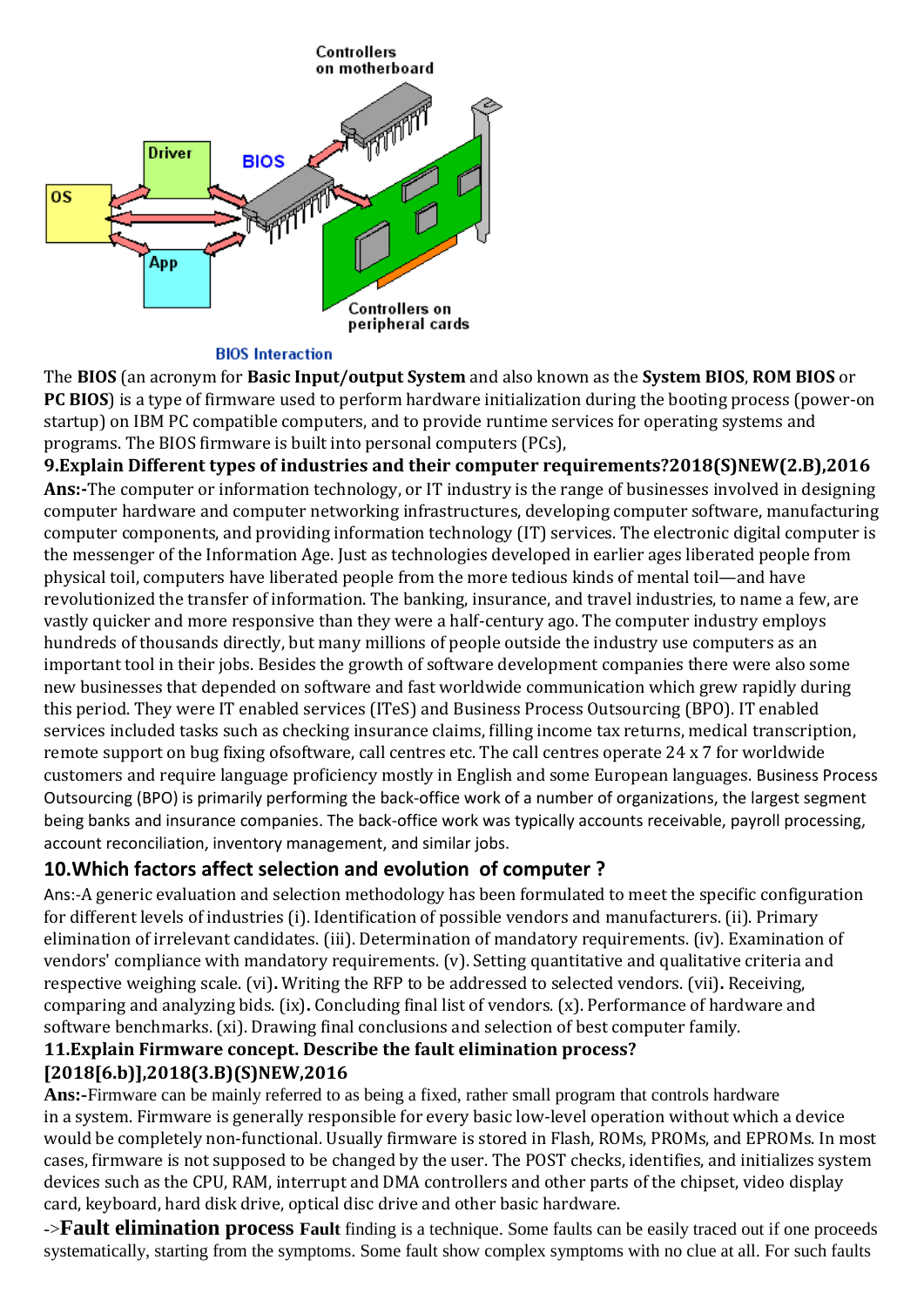there are no defined starting points. In such case, service engineers should try out an appropriate elimination process. The steps of fault elimination procedure are common to any computer. Some of these can be omitted depending on the symptoms.

(I) Dead System:

A computer is said to be dead when an absolutely essential signal is absent. It is easy to confirm whether a system is dead or alive. The following are some of the symptoms of adead computer: - DC voltage is absent clk signal is absent - ROM output is inactive - Microprocessor is faulty or dead - The ac fuse is blown (II) Spurious Problems: Sometimes the computer malfunctions randomly. Logical and systematic trouble shooting may not yield any clue. In such case the engineers should look for symptoms of spurious problem. Some of the hidden symptoms of spurious problems are  $-$  - DC voltage has excessive ripples - DC voltage is noisy - clk signal is not stable - loose contacts of cables and connectors - there is noise pick up on the next input or on other bus signals. (III) Security Failures: In any computer, sometimes there are abnormal symptoms, due to malfunctioning of special hardware meant for error detection. Three types of problems are caused by such security logic: - When there is no error, the error detection logic (ex. ECC ch..) raises a false alarm. - When there is an error, the security guard without catching it. The error propagates and creates confusion. - The error detection hardware malfunctions in generating appropriate coding. For example, the parity generator may generate a wrong parity bit. This goes unnoticed immediately when the parity checker detects an error, the OS wrongly considers it a genuine error. (IV) Heart Beats: We have seen some of the symptoms of a dead PC earlier. These are the general symptoms applicable to any computer. In addition, there are some check points which are the heart beats of PCs. By sensing these, the engineer can predict the problem type and determine how to proceed with diagnosis.

## **12.Describe the need of management in computer centre .Explain types of jobs carried out in computers in an organization.?[2018(S-NEW)7-C][2019(s)1.c]**

**Ans:-**The computer centres, one of the support departments in the college, offer a wide range of services to satisfy the general computational and information processing needs of the educational, research and administrative programs. Services Provided by Computer Centres are

- To provide computer-related services to personnel and customers
- To provide advice and consultancy for users
- To provide systems development services to users
- To provide data entry services for users
- To create and maintain IT standards and procedures
- To provide IT acquisition services to users
- To keep and protect IT and data assets
- To ensure that the organization has adequate/advanced IT progress, which is in line with the organization's vision
- To ensure that services provided are meeting with users' requirements

#### **Types of Job Carried Out in Computers in an Organization**

- Providing computing capability, running programs and producing reports, printing documents, providing operations services, make sure that good performance is provided

- Providing Internet services: Set up Internet and Email accounts, managing mailbox, providing disks spaces for Web, providing security and virus warning, etc.

- Providing helps: Help users to solve computer usage problems, help users to develop simple applications, help users to keep their data, help on security

- Providing system development services: Develop system for users

- Providing data entry services: This is to capture data into the systems, during these days, such function seems to be obsolete now. Such services may include storing data in database, data protection by data backup and recovery. Scanning images into the systems is also considered as a part of this function.

- Providing consultancy services: Purchasing devices, installing hardware & software, help users to work more efficiently

- Providing training for users, recently, the use of e-Learning concept of training also implemented .

#### **13. Define CMOS set up?[2019(s)5.a]**

Ans:-You can enable two types of passwords on many systems: a power-on password that must be entered to allow any use of the system, and a setup password that must be entered to allow access to the BIOS/CMOS setup. If you don't have all the settings recorded (with screen printouts or by writing them down), this can be dangerous to enable.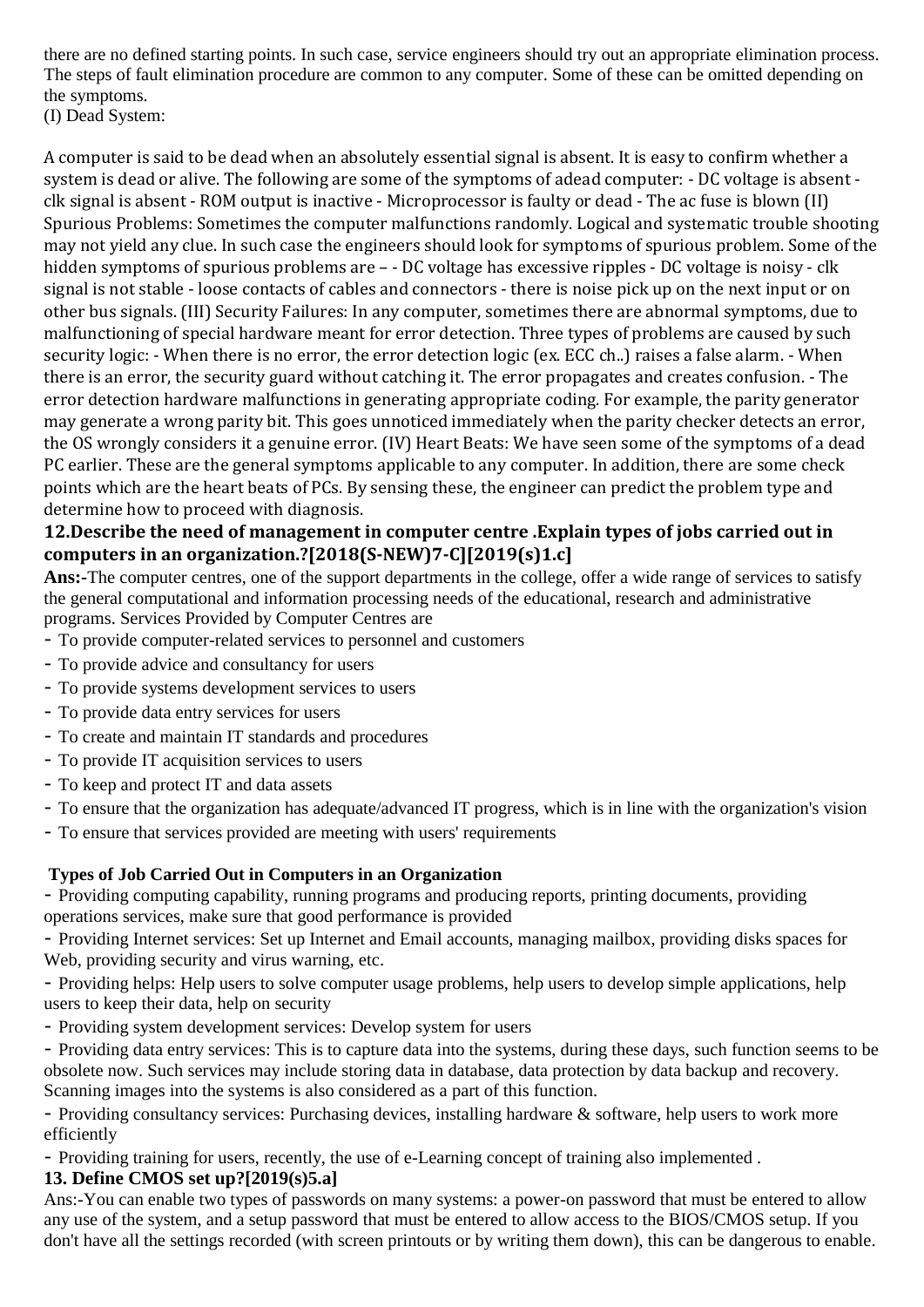*Installation or setup is the act of making the system or program ready for execution. Because the process varies for each program and each computer, programs (including operating systems) often come with an installer, a specialized program responsible for doing whatever is needed for their installation. Configuration is an arrangement of functional units according to their nature, number, and chief characteristics.*

# **14.Give interpretation of installation and wiring diagram?[2018](S-NEW)(5.B)[ 2019(s)4.c]**

Ans:-**Interpretation of the Installation and Wiring Diagram** The first commercial computer to be installed in India was an IBM 1401 at ESSO Standard Eastern Inc., an oil marketing company in Mumbai. Between 1961 and 1964 twelve computers were installed in Research and Development organizations and two in educational institutions. Now-a-days for installation we required various types of tools. For example **Here is a list of essential tools:** 

- Ground bracelet, ground mat, or antistatic gloves to protect against ESD when working inside the computer case
- Flathead screwdriver Phillips-head or crosshead screwdriver
- Torx screwdriver set, particularly size T15

- Tweezers, preferably insulated ones, for picking pieces of paper out of printers or dropped screws out of tight places

- Extractor, a spring-loaded device that looks like a hypodermic needle (When you push down on the top, three wire prongs come out that can be used to pick up a screw that has fallen into a place where hands and fi ngers can't reach.)

- Software, including recovery CD or DVD for any OS you might work on (you might need several, depending on the OSs you support), antivirus software on bootable CDs or USB flash drives, and diagnostic software.

# **The following tools might not be essential, but they are very convenient:**

- Cans of compressed air (see Figure 1-39), small portable compressor, or antistatic vacuum cleaner to clean dust from inside a computer case Cleaning solutions and pads such as contact cleaner, monitor wipes, and cleaning solutions for CDs, DVDs, tapes, and drives

- Multimeter to check cables and the power supply output
- Power supply tester

- Needle-nose pliers for removing jumpers and for holding objects (especially those pesky nuts on cable connectors) in place while you screw them in

- Cable ties to tie cables up and out of the way inside a computer case
- Flashlight to see inside the computer case
- AC outlet ground tester
- Network cable tester
- Loopback plugs to test ports
- Small cups or bags to help keep screws organized as you work
- Antistatic bags (a type of Faraday cage) to store unused parts
- Chip extractor to remove chips (To pry up the chip, a simple screwdriver is usually more effective, however.)
- Pen and paper for taking notes
- POST diagnostic cards

1. Unpack the monitor and computer case from the box. Remove any plastic covering or protective tape. Place the monitor and computer case on a desk or work area. Be sure to place your computer case in an area that is well ventilated and has good air flow. This will help to prevent the computer from overheating.

2. Locate the monitor cable**.** 

3. Connect one end of the cable to the monitor port on the back of the computer case and the other end to the monitor**.**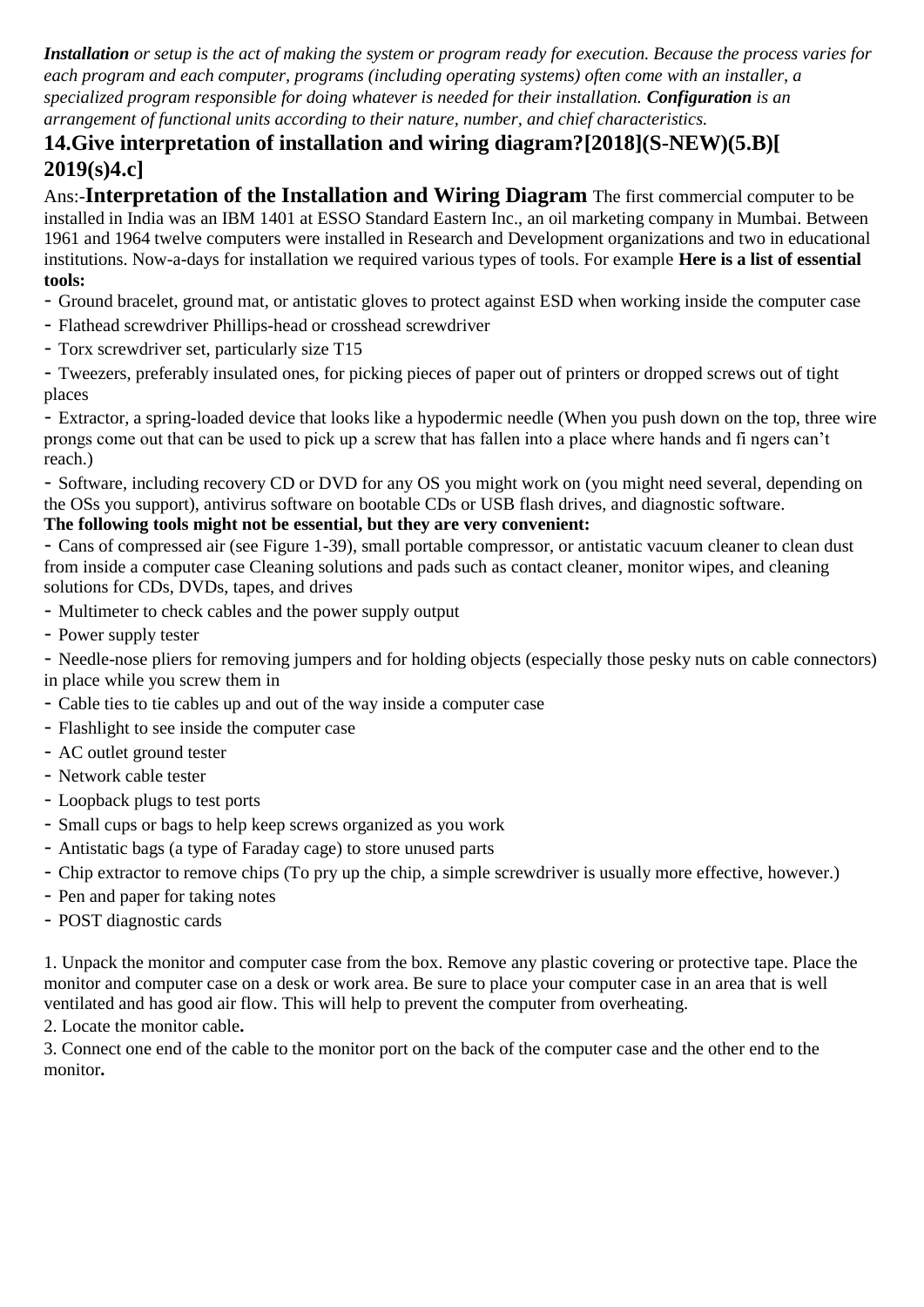

# **15. Discuss systematic way of trouble shooting the principle of WLL and PCS System?[2018(6.c)],[2018(5.C)(S-NEW)][2019(s)06.c]**

Ans:-Adhoc techniques of troubleshooting don't always help an engineer. Systematic trouble shooting is a logical approach. It is a scientific and analytical process. The systematic troubleshooting approach can be divided into the following steps: **-** Symptom observation - symptom analysis - fault diagnosis - Fault Rectification (I) Symptom observation The first step in troubleshooting a system or peripheral is observing all the symptoms caused by the fault in the system. For some problems, especially for problems due to multiple faults, it will be impossible to locate the exact fault or it will take a long time & thus the downtime will be increased. The time spent on symptoms observation in turn will yield proportional return during fault locating.

(II) Symptom analysis A careful analysis of the symptoms will give a clue to the fault location process. When there are multiple symptoms the engineers should try to correlate the various symptoms to identify the problem. If any relationship or clue is found, several steps can be skipped during fault location, thereby reducing the downtime considerably.

(III) Fault diagnosis It is highly sophisticated scientific process. The most important point is the multidimensional view to be applied by the hardware engineer while troubleshooting. The main dimensions are *- Architecture:* Certain problems can be visualized properly only when you analyze the problem and the behavior of the computer as a system consisting both hardware and software. Software may be either a system software or an application software. It is not necessary that we should be a programmer. But we should know what the programs do, when they start and stop some activities and when they interact with hardware. - *Organization:* Different faults may create the same external symptom. The engineer must distinguish the different faults by a deep analysis of the internal machine status. Every computer has certain unique organizational aspects. Before trouble shooting a computer, the engineer should understand the specific detail of organization of the computer.

*Engineering Layout:* Certain problems are caused by mere physical layout faults: Faulty cable, loose connection, open wire, track short, etc. To catch these problems, one must thoroughly analyze the physical aspects. The layout documents to a computer are – - Circuit diagram - Board layout diagram - Cable Signals - Connecter signals list - Jumper settings.

# **16.Name various policy and Installation in India?**

Ans:-There was no government policy on computers. As part of the five year plans higher technical education was promoted and five Indian Institutes of Technology and 13 Regional Engineering Colleges, one in each state, were established. The Directorate General of Technical Development and the Department of Defence Supplies controlled the area of computers.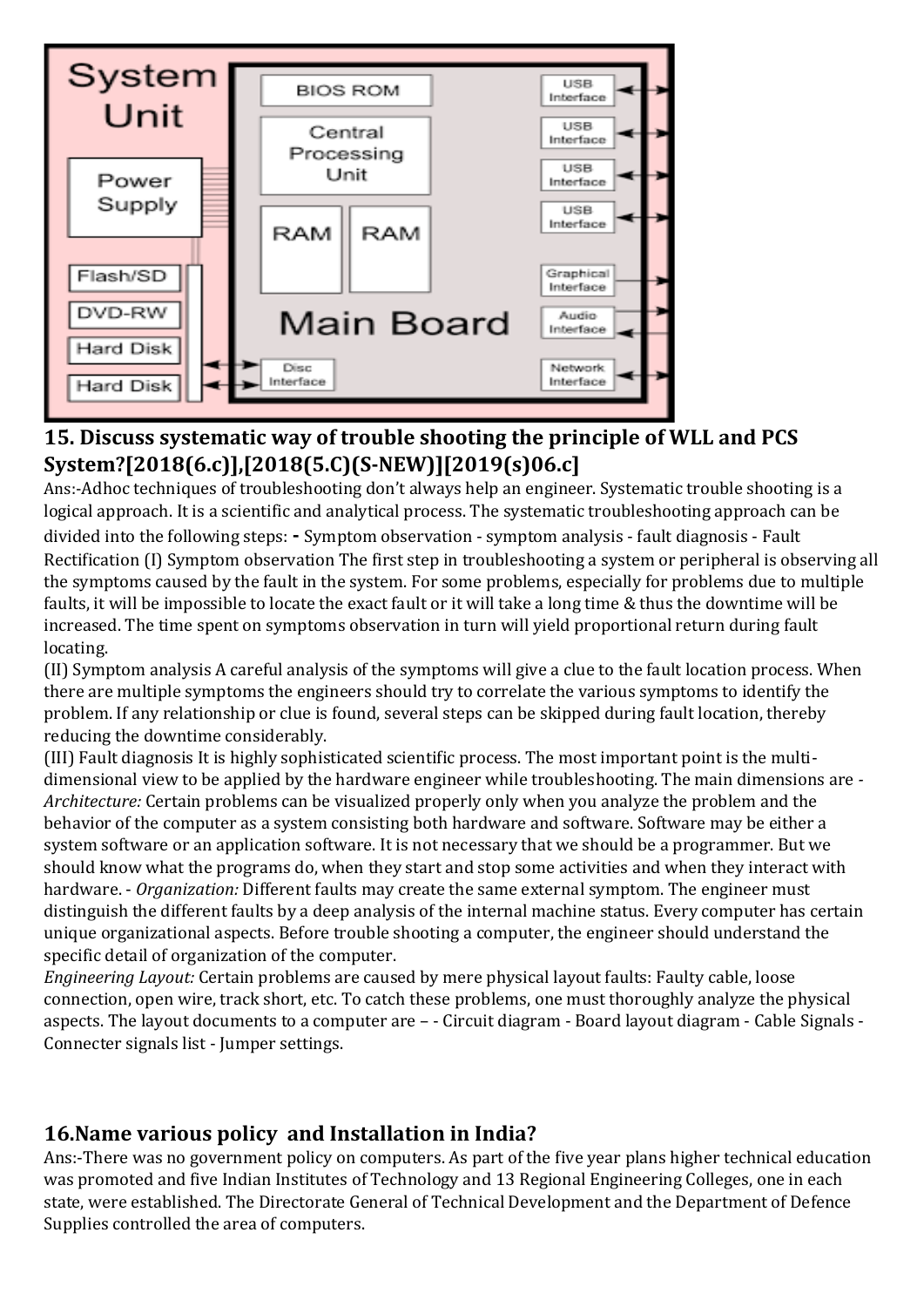Before a computer is received at the user's premises the data processing manager must give many man- hours of thought to the preliminaries and must draw up detailed plans for the three major phases,

- Pre installation
- Installation and
- Productive running

# **17. Discuss the basic maintenance concept?**

**Ans:- Basic maintenance concepts Computer maintenance** is the practice of keeping computers in a good state of repair. A computer containing accumulated dust and debris may not run properly. Dust and other cruft may accumulate as a result of air cooling. Any filters used to mitigate this need regular service and changes. If the cooling system is not filtered then regular computer cleaning may prevent short circuits and overheating. System maintenance is an umbrella term that encompasses various forms of computer maintenance needed to keep a system running. The two main components of system maintenance are preventive and corrective maintenance. Preventive maintenance involves taking measures to help keep the system functioning, whereas corrective maintenance involves the replacement or repair of a system or its components after they have already failed.

#### **(I) Preventive Maintenance**

Preventive maintenance is defined as the proactive maintenance of equipment before a fault or failure occurs. Preventive maintenance involves routine tasks to ensure that your system is running optimally and to avoid problems before they arise. This is similar to routine maintenance performed on a car: In the same way you need to periodically check the oil, lights, engine, and other parts of the car in order for it to run smoothly, the same principle applies to preventive maintenance for a computer. There are several preventative measures you can take, including installing Windows updates, scanning for viruses and malware, and running cleaning programs. Anti-virus and antimalware scans should be run at least once a week. Be sure to run updates for these programs whenever they're released, as new viruses and malware spring up constantly. Keeping your network secure, installing a firewall, and using safe downloading practices can protect your computer and any information on it from being compromised. Power surges and overheating can destroy electronic equipment, so protect your hardware by investing in a surge protector and cleaning your equipment periodically to remove dust. Should any preventative measures fail, it is always a good idea to have a backup for important files: Invest in an external hard drive to save any important files should your computer need replacing.

#### **(II) Corrective Maintenance**

Corrective maintenance, commonly referred to as "repair," is the correction of a problem after the computer has already broken down. The goal of this form of maintenance is to restore operability to the system by either correcting the problem or replacing the damaged components. Common corrective measures involve removing viruses and malware, uninstalling harmful programs, reformatting, and running a system restore, among others. Many common computer problems are easily fixed and don't require an IT professional. To perform corrective maintenance, it is important to first diagnose the problem and figure out the root cause. If you are unsure of the cause or how to fix your problem, consulting an IT professional would be the best course of action. **(III) On-line Maintenance** 

#### Remote administration refers to any method of controlling a computer from a remote location. Software that allows remote administration is becoming increasingly common and is often used when it is difficult or impractical to be physically near a system in order to use it. A remote location may refer to a computer in the next room or one on the other side of the world. Unlimited remote support during office hour's.

#### **18.Explain the Need of power condition equipment with their principle of functioning?**

Ans:- A power conditioner (also known as a line conditioner or power line conditioner) is a device intended to improve the quality of the power that is delivered to electrical load equipment. While there is no official definition of a power conditioner, the term most often refers to a device that acts in one or more ways to deliver a voltage of the proper level and characteristics to enable load equipment to function properly. In some uses, power conditioner refers to a voltage regulator with at least one other function to improve power quality (e.g. power factor correction, noise suppression, transient impulse protection, etc.). A good quality power conditioner is designed with internal filter banks to isolate the individual power outlets or receptacles on the power conditioner. This eliminates interference or "cross-talk" between components. Power conditioners vary in function and size, generally according to their use. Some power conditioners provide minimal voltage regulation while others protect against six or more power quality problems.

#### **3.3.1 Constant Voltage Transformer**

With the popularization of PCs, the constant voltage transformers (CVTs) have also become equally popular. The CVT is simply a magnetic transformer of a special construction that has a capacitor connected across the secondary winding of the transformer. In an ordinary transformer, the primary and secondary windings are wound near each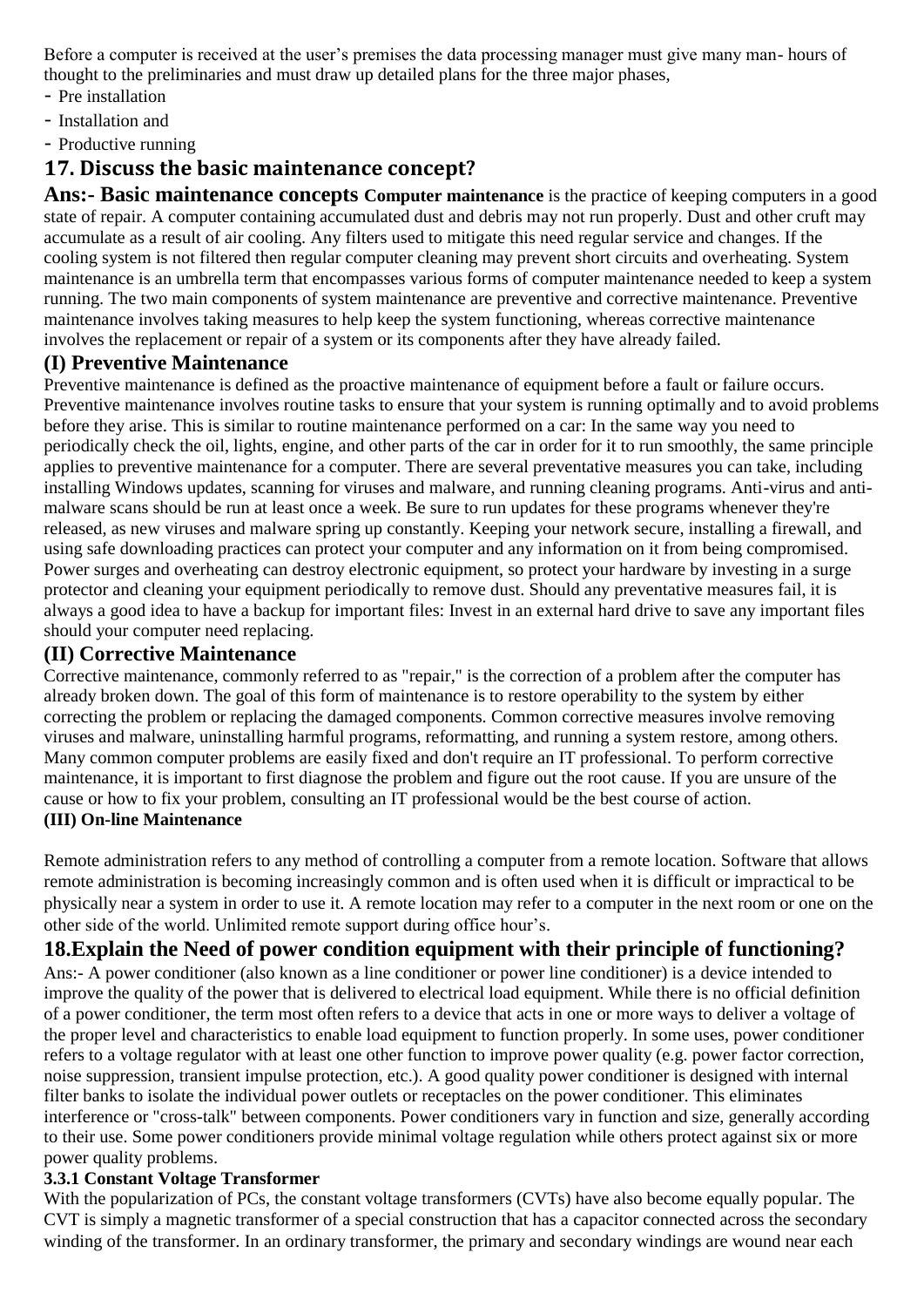other so that whenever there is achange of voltage across the primary there is a corresponding change in the secondary voltage depending upon the ratio of the turns on the two windings. However, in a CVT the primary and secondary windings are wound separately from each other, as illustrated in figure. To set up field in between the coils, a separate shunt path is provided between the two windings but an airgap is formed in the shunt path. A capacitor is connected across suitable tappings of the secondary winding. The constructional details of a CVT are shown in the figure.

change of voltage across the primary there is a corresponding change in the secondary voltage depending upon the ratio of the turns on the two windings. However, in a CVT the primary and secondary windings are wound separately from each other, as illustrated in figure. To set up field in between the coils, a separate shunt path is provided between the two windings but an airgap is formed in the shunt path. A capacitor is connected across suitable tappings of the secondary winding. The constructional details of a CVT are shown in the figure.



#### *Neutral*

Some generators do not refer the low side of the output to earth. This MUST be tied down to avoid damage to any of our larger catalogue units which have double primary shields. Care must also be taken that the generator neutral is not connected to the CVT output low.

#### *Frequency*

All ferroresonant devices are frequency sensitive. The generator must run close to 50 Hz for the unit to operate correctly.

# **19.state the steps for assembling of computer?[2018(7.c)]**

**Ans:**- To assemble a computer and boot the system for the first time.; these are some important points to remember: Computer cases come in a variety of sizes and configurations. Many of the computer's components must match the case's form factor.

- The CPU is installed on the motherboard with a heat sink/fan assembly.
- The power supply is installed in the PC.
- RAM is installed in RAM slots found on the motherboard.
- Adapter cards are installed in PCI and PCIe expansion slots found on the motherboard.
- Hard disk drives are installed in 3.5-inch drive bays located inside the case.
- Optical drives are installed in 5.25-inch drive bays that can be accessed from outside the case.
- Floppy drives are installed in 3.5-inch drive bays that can be accessed from outside the case.
- Power supply cables are connected to all drives and the motherboard.
- Internal data cables transfer data to all drives.
- External cables connect peripheral devices to the computer.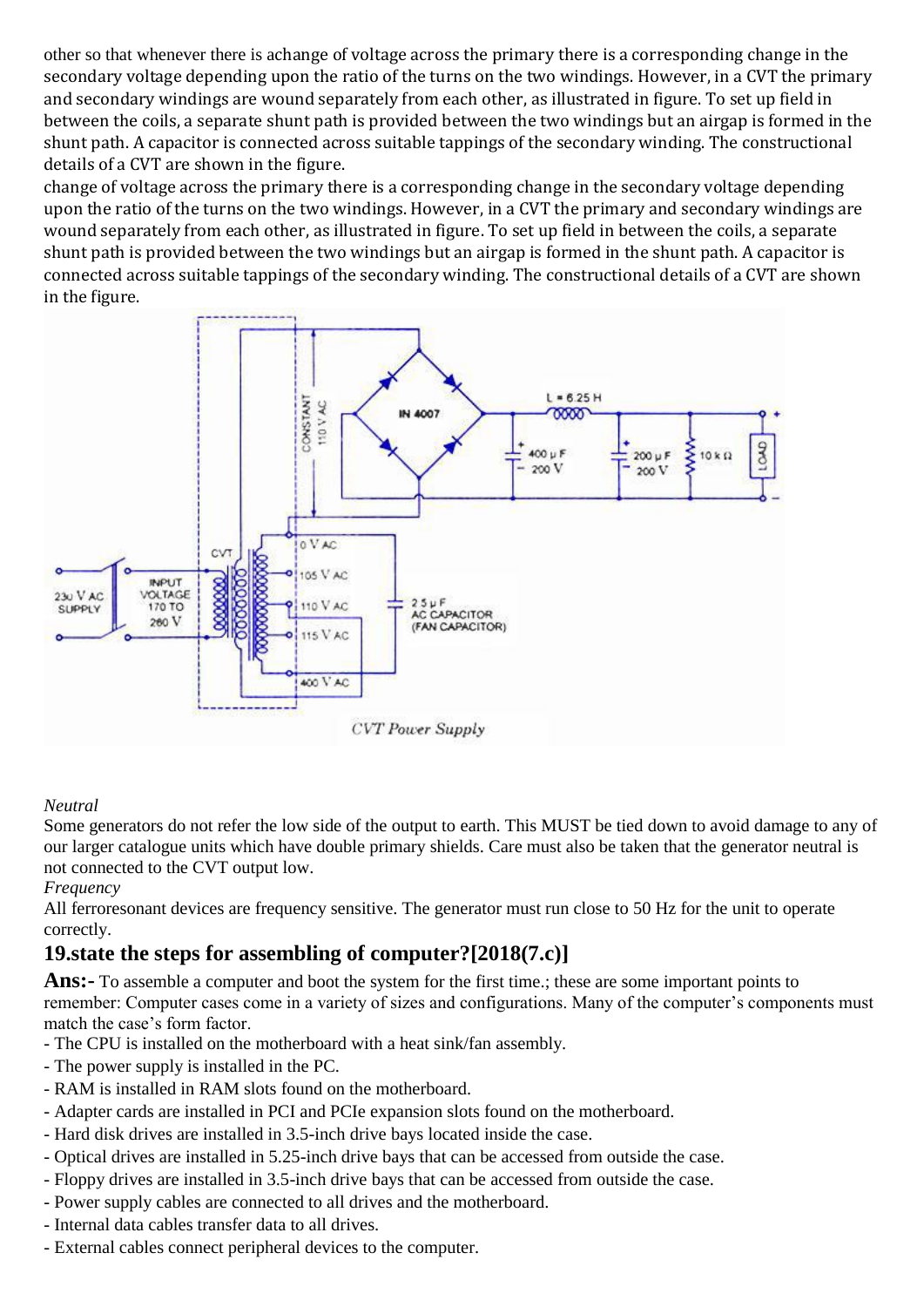# **20.Describe the steps for actual installation as per the manufacturer's specification procedure?[2019(s)4.c]**

# **Ans:- Steps for actual installation as per the manufacturer's Specified procedure**

1. Computerized systems should be validated at the level appropriate for their intended use and in accordance with quality risk management principles. This applies to systems used in all good (anything) practices (GXP) activities (e.g. good clinical practice (GCP), good laboratory practice (GLP) and good manufacturing practices (GMP)

2. The purpose of validation of a computerized system is to ensure an acceptable degree of documented evidence that establishes confidence in the accuracy, reliability and consistency in performance of the system in accordance with predetermined specifications. The validation data should meet the principles of being attributable, legible, contemporaneous, original and accurate (ALCOA) throughout the data life cycle.

3. Computerized system validation should ensure that all necessary technical and procedural controls are implemented ensuring compliance with good documentation practices for electronic data generated by the system (WHO guidance on good data and record management practices, WHO Technical Report Series

4. System elements that need to be considered in computerized system validation include computer hardware and software, related equipment and network components and operating system environment, procedures and systems documentation including user manuals and people (such as, but not limited to, users, data reviewers, system application administrators, network engineers, database administrators and people involved in archiving). Computerized system validation activities should address both system configuration as well as any customdeveloped elements.

5. Computerized systems should be maintained in the validated state with risk-based controls appropriate to the different stages of the system life cycle. These stages include system planning, specification, programming and configuration, system testing, preparation and verification of standard operating procedures (SOPs) and training programmers, system operation and maintenance including handling of software and hardware updates, monitoring and review, followed by system retirement.

6. Depending on the types of systems or typical applications such as process control systems (distributed control system (DCS), programmable logic controller (PLC), supervisory control and data acquisition (SCADA)), laboratory information management systems (LIMS), laboratory instrument control systems and business systems (enterprise resource planning (ERP), manufacturing resource planning (MRP II)) used by the manufacturer, a document covering (but not limited to) the following information should be available on-site:

- purpose and scope;
- roles and responsibilities;
- validation approach;
- risk management principles;
- system acceptance criteria;
- vendor selection and assessment;
- computerized system validation steps;
- configuration management and change control procedures;
- back-up and recovery;
- error handling and corrective action;
- contingency planning and disaster recovery;
- maintenance and support;
- system requirement;

#### **21. Write short notes:- FDD**

**ANS:-** A floppy disk drive (FDD), or floppy drive, is a hardware device that reads data storage information. It was invented in 1967 by a team at IBM and was one of the first types of hardware storage that could read/write a portable device. FDDs are used for reading and writing on removable floppy discs. Floppy disks are now outdated, and have been replaced by other storage devices such as USB and network file transfer.

->A FLOPPY DISK COMMONLY CAME IN THREE SIZES, 8 INCHES, 5.5 INCHES AND 3.5 INCHES, BECOMING SMALLER AS THE TECHNOLOGY ADVANCED. THE NEWER, 3.5-INCH VERSION USED MORE CUTTING-EDGE TECHNOLOGY AND HELD MORE DATA THAN PREVIOUS MODELS, WHILE THE ORIGINAL 8-INCH FLOPPY DRIVE WAS DEVELOPED TO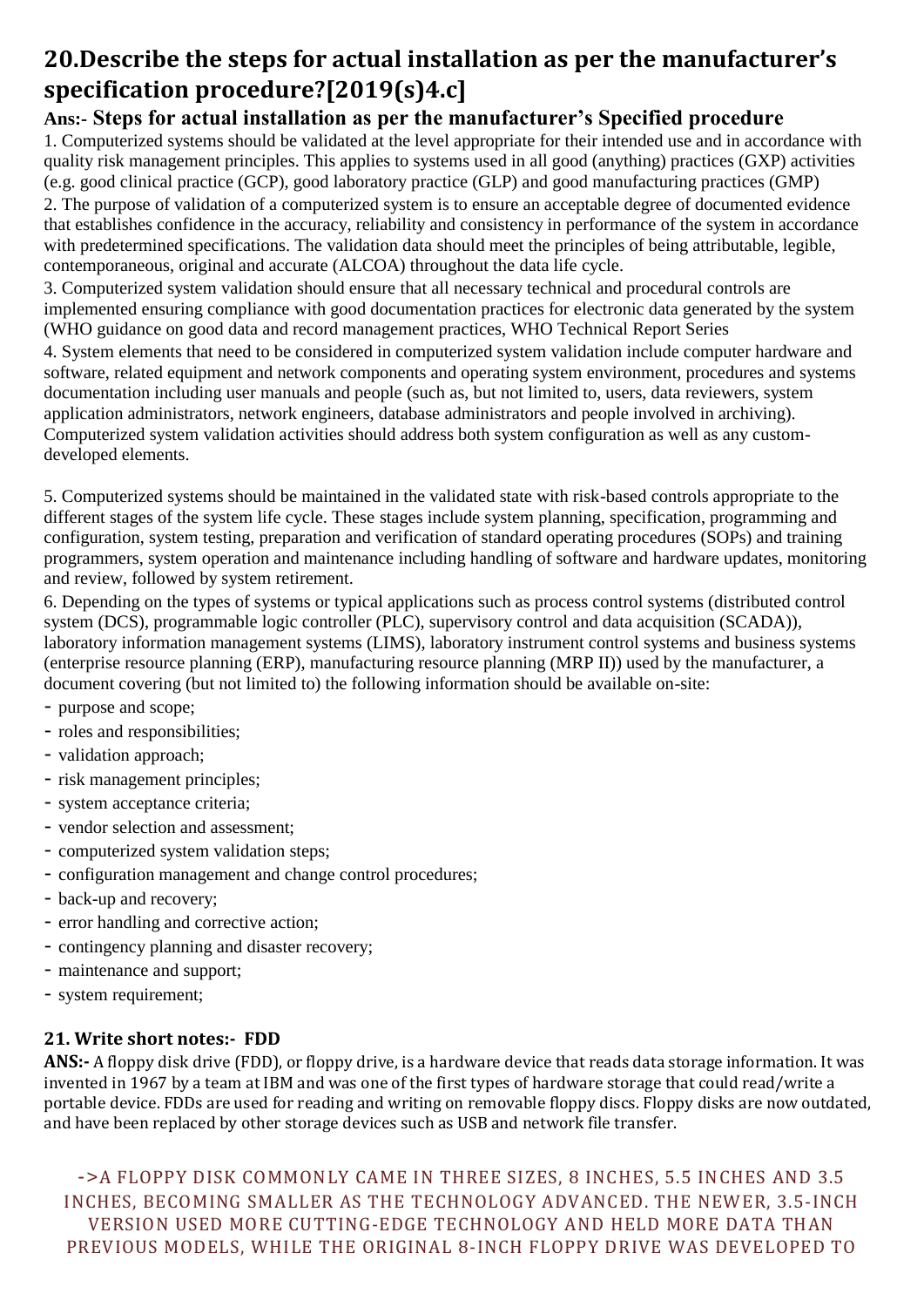#### LOAD HARDWARE-LEVEL INSTRUCTIONS AND/OR DATA STRUCTURES CALLED MICROCODE INTO THE IBM SYSTEM/370 MAINFRAME. THE 8-INCH FLEXIBLE DISKETTE WAS READ-ONLY, HELD 80 KILOBYTES OF MEMORY AND WAS REFERRED TO AS A MEMORY DISK. EIGHT-INCH FLOPPY DRIVES DID NOT CONNECT TO THE MOTHERBOARD, BUT ROTATED ON A TURNTABLE THAT WAS RUN BY AN IDLER WHEEL.

# 22.DEFINE POST? [2018(6.A)][2019(S)6.A]

# **Ans:-The Post Sequence (**Power-On Self-Test)

Booting process runs a Power-On Self Test (*POST*) to check the devices that the computer will rely on, are functioning. Checks that the basic components are functioning correctly – Motherboard – Power supply – Memory – Video – Keyboard

. Problems are indicated through the system speaker . Consult BIOS/system manual for the meaning of the beep sequences . Example, repeated long beeps indicate memory problems.

# **23. Define C MOS setup?[2018(5.a)][2018(2.A)(S-NEW)],[2019(s)5.a]**

**Ans:-CMOS** (short for complementary metal-oxide-semiconductor) is the term usually used to describe the small amount of memory on a computer motherboard that stores the BIOS **settings**. Some of these BIOS **settings** include the system time and date as well as hardware **settings.**

## **24.What is BIOS?[2018(4.a)][2019(s)4.a]**

**Ans:-BIOS** (basic input/output system) is the program a personal **computer's** microprocessor uses to get the **computer** system started after you turn it on. It also manages data flow between the **computer's** operating system and attached devices such as the hard disk, video adapter, keyboard, mouse and printer.

# **25.State and explain the steps for assembling a computer system.Write the advantages of a assembly computer system?[2019(s)7.c]**

Ans:- To assemble a computer and boot the system for the first time.; these are some important points to remember: Computer cases come in a variety of sizes and configurations. Many of the computer's components must match the case's form factor.

- The CPU is installed on the motherboard with a heat sink/fan assembly.
- The power supply is installed in the PC.
- RAM is installed in RAM slots found on the motherboard.
- Adapter cards are installed in PCI and PCIe expansion slots found on the motherboard.
- Hard disk drives are installed in 3.5-inch drive bays located inside the case.
- Optical drives are installed in 5.25-inch drive bays that can be accessed from outside the case.
- Floppy drives are installed in 3.5-inch drive bays that can be accessed from outside the case.
- Power supply cables are connected to all drives and the motherboard.
- Internal data cables transfer data to all drives.
- External cables connect peripheral devices to the computer.
- Beep codes signify when hardware malfunctions.

- The BIOS setup program is used to display information about the computer components and allows the user to change system settings.

# **26.What do you mean by basic maintenance of a computer systm?Explain the prevention and corrective measures?[2019(s)-7.b]**

**Ans:- Computer maintenance** is the practice of keeping computers in a good state of repair. A computer containing accumulated dust and debris may not run properly. Dust and other cruft may accumulate as a result of air cooling. Any filters used to mitigate this need regular service and changes. If the cooling system is not filtered then regular computer cleaning may prevent short circuits and overheating. System maintenance is an umbrella term that encompasses various forms of computer maintenance needed to keep a system running. The two main components of system maintenance are preventive and corrective maintenance. Preventive maintenance involves taking measures to help keep the system functioning, whereas corrective maintenance involves the replacement or repair of a system or its components after they have already failed.

# **(I) Preventive Maintenance**

Preventive maintenance is defined as the proactive maintenance of equipment before a fault or failure occurs. Preventive maintenance involves routine tasks to ensure that your system is running optimally and to avoid problems